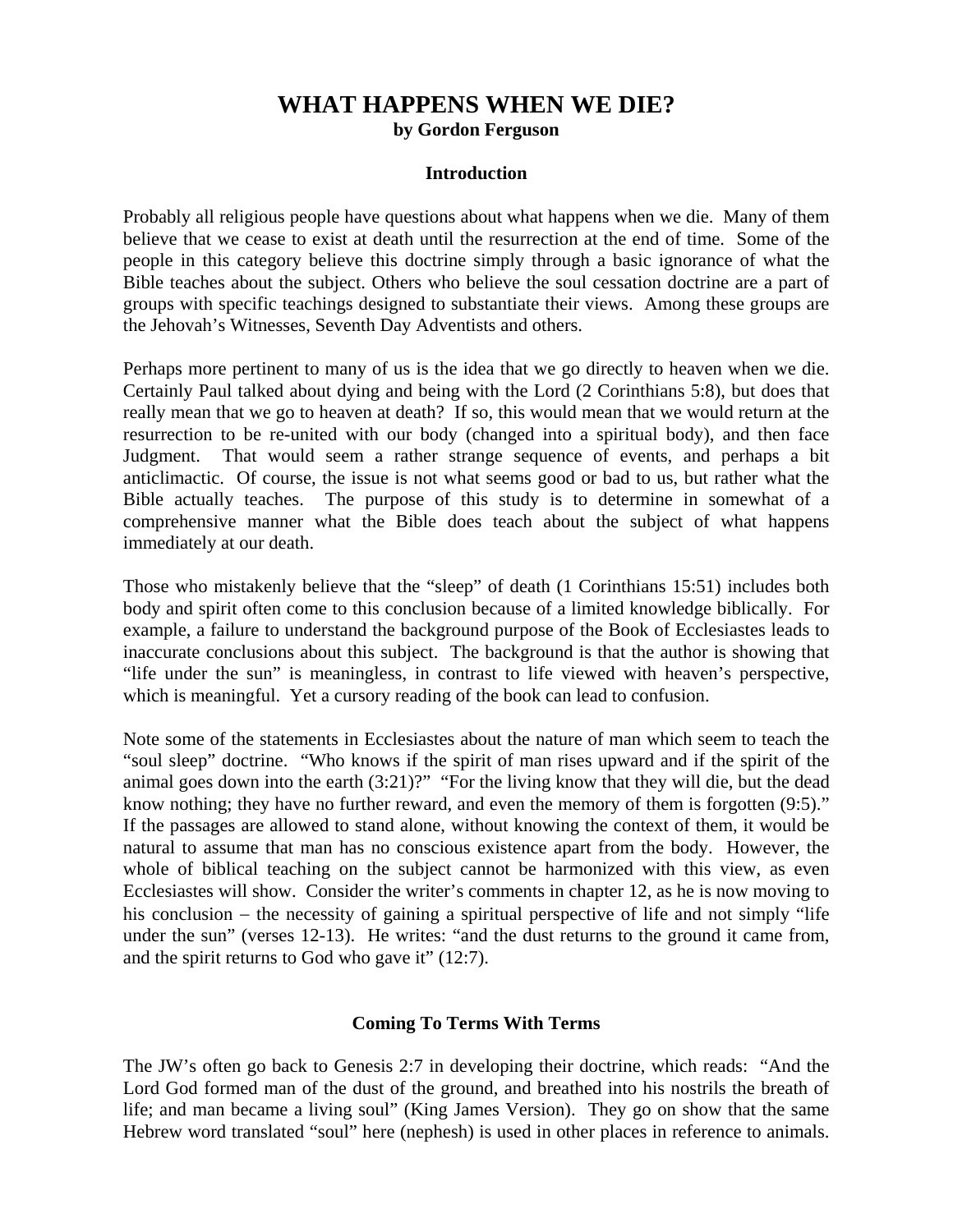For example, Genesis 2:19 states: "Now the Lord God had formed out of the ground all the beasts of the field and all the birds of the air. He brought them to the man to see what he would name them; and whatever the man called each living creature, that was its name." Here, creature is from *nephesh*. So the JW argument is that man does not have a soul; he is a soul.

Of course, the Hebrew word *nephesh*, and the Greek equivalent, *psuche*, can be used simply to denote the animate life of God's creatures. But it can also be used to denote the inner being of man which is unique to him of all God's creatures, and which survives the body at death. In this usage, it refers to what the Bible also calls "spirit." Of course, spirit is another word with variations of meaning, but one clear meaning it connotes is the inner part of man made in God's image. God is spirit, and when Genesis 1:26 informs us that man was created in God's image, it must of necessity refer to this nature. Sometimes the terms *soul* and *spirit* are used interchangeably in the OT (Job 7:11; Isaiah 26:9), and twice in the NT, soul and spirit are differentiated (1 Thessalonians 5:34; Hebrews 4:12). In the latter instance, the soul would refer simply to the animate life which all creatures share and the spirit would refer to the spiritual part of us made in God's image.

We noted earlier that our spirit returns to God at death. Zechariah 12:1 and Hebrews 12:9 inform us that God is the father of our spirits. In the Hebrews passage, the writer contrasts our earthly fathers, from whom we receive our physical bodies through the act of procreation, and God, the father of our spirits. Therefore, the part of us given directly by God that results in our being made in his image is the part that lives past our physical death. As James 2:26 says, "the body without the spirit is dead." He does not say that the spirit without the body is dead. When death occurs, the spirit simply leaves the body. In this vein, note the wording of Genesis 35:18 in the New American Standard Version (which is literal in its use of the word "soul" here): "And it came about as her soul was departing (for she died), that she named him Ben-oni; but his father called him Benjamin." The more we understand about the nature of man, the more we see that he is primarily a soul who happens to live in a body, not a body who happens to have a soul.

## **Life After Death in the Old Testament**

In the International Standard Bible Encyclopedia (ISBE), the writer of the article "Death" had this to say: "For we are influenced always more or less by the Greek, Platonic idea, that the body dies, yet the soul is immortal. Such an idea is utterly contrary to the Israelite consciousness, and is nowhere found in the Old Testament." This statement reflects a common sentiment, but is it really true? I don't think so, although the lack of a developed OT doctrine of life after death would not necessarily militate against the NT developing such a doctrine. Two other word usages are important to us at this juncture, the OT *sheol* and the Greek *hades*. Sheol is most often translated "grave" in the NIV, and hades is often translated the same. But other literal translations such as the NAS most often render both words as they are, in a transliterated state, simply out of the ambiguity involved. Interestingly, another article in ISBE by another author, under the heading "Hades," gives a different slant on the subject:

The Greek conception of Hades was that of a locality receiving into itself all the dead, but divided into two regions, one a place of torment, the other of blessedness. This conception should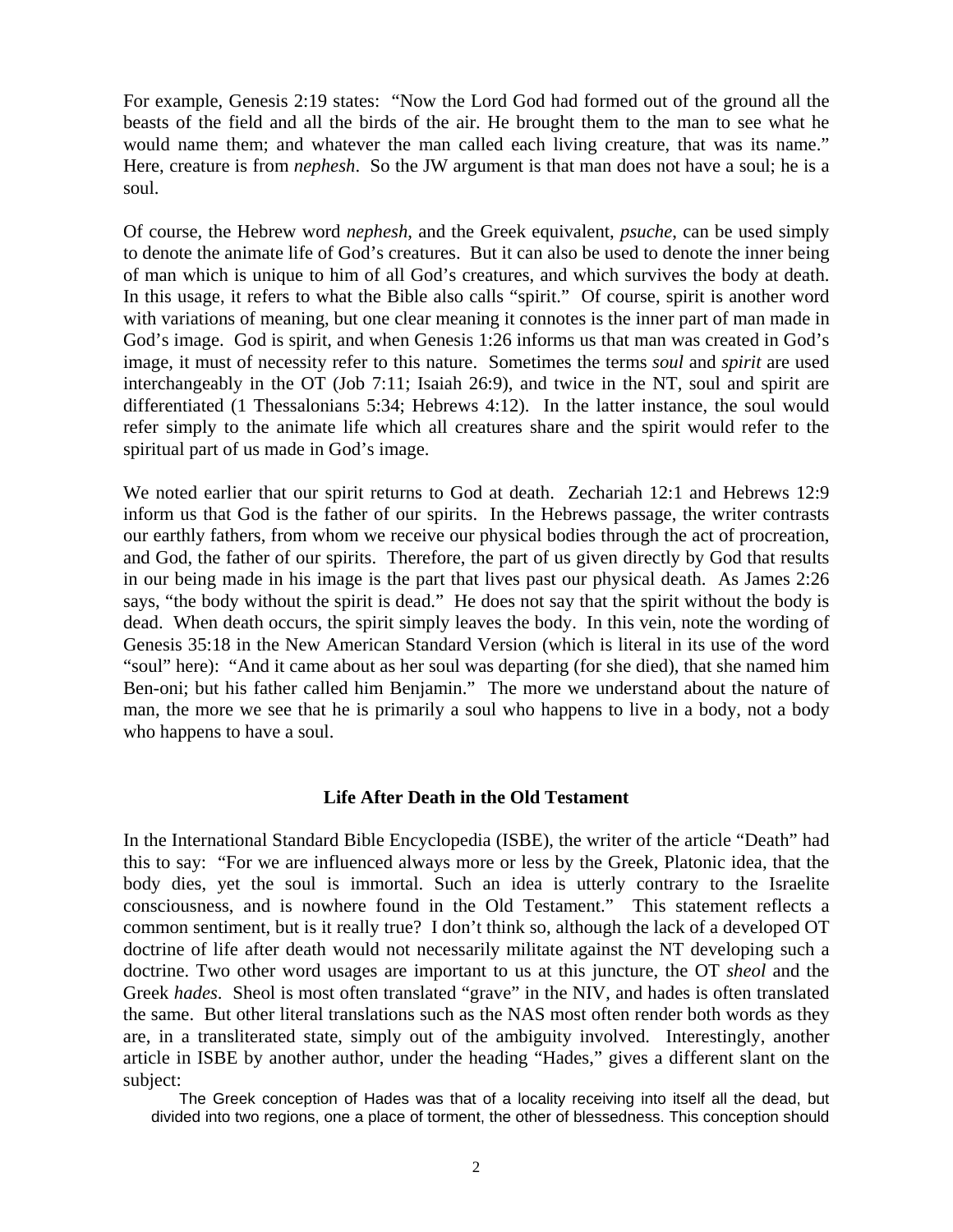not be rashly transferred to the New Testament, for the latter stands not under the influence of Greek pagan belief, but gives a teaching and reflects a belief which model their idea of Hades upon the Old Testament through the Septuagint. The Old Testament Sheol, while formally resembling the Greek Hades in that it is the common receptacle of all the dead, differs from it, on the one hand, by the absence of a clearly defined division into two parts, and, on the other hand, by the emphasis placed on its association with death and the grave as abnormal facts following in the wake of sin. The Old Testament thus concentrates the partial light it throws on the state after death on the negative, undesirable side of the prospect apart from redemption.

Certainly the OT teaches life after death (Psalm 73:24), which could refer only to the resurrected state. The Ecclesiastes 12:7 passage quoted earlier, along with Psalm 90:10 and its reference to our "flying away" when our lives end, seem to point in a different direction. Therefore, while it certainly cannot be argued that the OT teaches *clearly* a doctrine of life immediately after death, the doctrine may be deduced from other vantage points.

One, an interesting phraseology is that used to describe death as being "gathered to his people." Note what Jacob said to his family when his death approached: "Then he gave them these instructions: 'I am about to be gathered to my people. Bury me with my fathers in the cave in the field of Ephron the Hittite'" (Genesis 49:29). A few verses later, the record says: "When Jacob had finished giving instructions to his sons, he drew his feet up into the bed, breathed his last and was gathered to his people" (Genesis 49:33). In Genesis 50:5, Joseph equates being "gathered to his people" with simply dying. The following verses inform us that Jacob's body was embalmed for forty days, transported to Canaan, during which time an additional seven day period of mourning was observed, and finally buried. Whatever else may be said, being gathered to one's people was not simply a reference to the grave. The more likely reference is to the intermediate state after physical death and before the Judgment Day.

Two, Psalm 16 is clearly a Messianic Psalm, and verses 8-11 are quoted in Acts 2:25-28. Verses 26-27 read as follows: "Therefore my heart is glad and my tongue rejoices; my body also will live in hope, because you will not abandon me to the grave, nor will you let your Holy One see decay." The word "grave" here is from *hades*, and Jesus not seeing decay physically is different from being abandoned to hades. When he died, his spirit did evidently go to hades while his body was in the tomb. (The KJV confuses the issue with its translation "thou wilt not leave my soul in hell.") Likely 1 Peter 3:18-20 refers to this same event in Christ's life, but the exact interpretation of it is more difficult to grasp. This passage reads:

For Christ died for sins once for all, the righteous for the unrighteous, to bring you to God. He was put to death in the body but made alive by the Spirit, [19] through whom also he went and preached to the spirits in prison [20] who disobeyed long ago when God waited patiently in the days of Noah while the ark was being built...

But what does 1 Peter 3 teach? Two explanations seem most plausible. First, Peter is saying that Jesus was put to death in the body but then raised from the dead by the Holy Spirit. In fact, it was through the Holy Spirit (the Spirit of Christ, (1 Peter 1:11) that Jesus once preached (in the person of Noah) to the wicked people before the flood. At the present time, however, these same disobedient people are in prison (the bad side of hades). Second, Jesus was put to death in the body but made alive in his spirit (or soul). While Jesus was in the Hadean spirit world, he made a proclamation of victory to that generation from Noah's day who had been so flagrantly disobedient. (The word *preached* in verse 19 is from the Greek *kerusso*, meaning to herald or proclaim, and not from *euaggelizomai*, meaning to preach the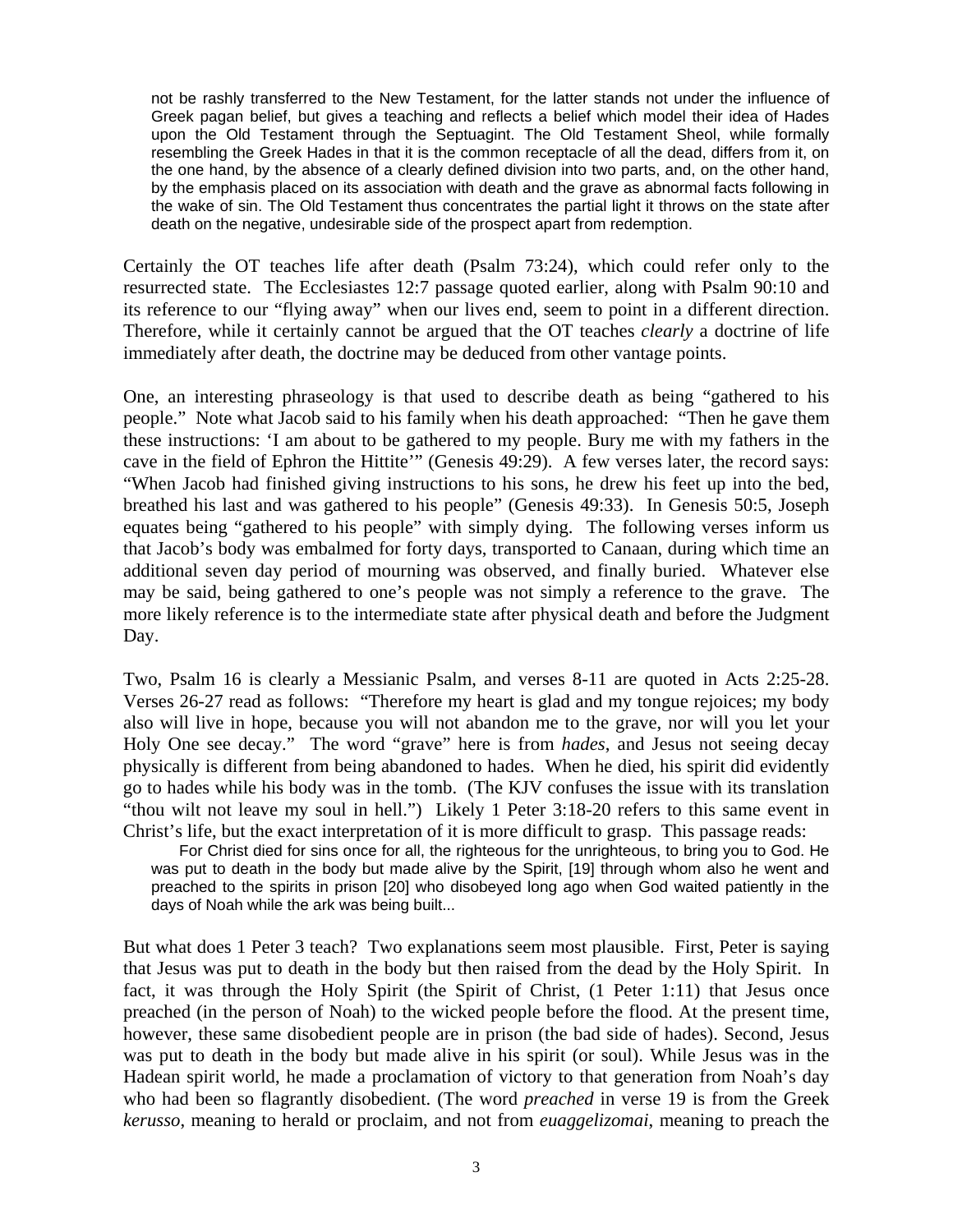gospel.) The lesson in this case was to show that God will always have the last word over even the worst persecutors! Given the context of the passage, the second view seems most likely to me, and although Jacoby once preferred the former (*Life to the Full*, 85-88), he now prefers the latter (*Questions and Answers* book, published in 2001).

Three, another OT event is alluded to in the NT, a very pertinent passage on the subject − Matthew 22:23-32. Here Jesus was talking to the Sadducees about the resurrection. It seems that this sect of Jews had a long-standing debate with the Pharisees about the resurrection. Luke's comment in Acts 23:8 succinctly shows the differences in the two beliefs: "The Sadducees say that there is no resurrection, and that there are neither angels nor spirits, but the Pharisees acknowledge them all." The Pharisee's view of the resurrection was flawed, since they thought that we would be resurrected simply in a body like the one we had and would carry on life much as it had been before. No doubt they were constantly filled with consternation as they tried to answer the Sadducees about the woman with seven husbands. They would have had no problem envisioning a man with seven wives, but never the opposite!

Jesus showed that both groups were wrong. "Jesus replied, 'You are in error because you do not know the Scriptures or the power of God. [30] At the resurrection people will neither marry nor be given in marriage; they will be like the angels in heaven. [31] But about the resurrection of the dead--have you not read what God said to you, [32] 'I am the God of Abraham, the God of Isaac, and the God of Jacob?' He is not the God of the dead but of the living'" (Matthew 22:29-32). His argument was based on the tense of a verb: "I *am* the God..." rather than "I *was* the God..." Had these patriarchs not been living in some form at the time, Jesus could not have used the present tense. Of course, Jesus also taught in many passages the resurrection of the body at the last day, but he also taught that the spirit was alive after the body had died.

## **New Testament Considerations**

Once we come to the NT, many passages show that physical death is not the end of the matter (although it is the end of *our* matter in a physical sense!). Our soul or spirit definitely survives death. Matthew 10:28 could hardly be plainer on this point: "Do not be afraid of those who kill the body but cannot kill the soul. Rather, be afraid of the One who can destroy both soul and body in hell." Revelation 6:9-10, although found in a symbolic book, has something to say on the subject: "When he opened the fifth seal, I saw under the altar the souls of those who had been slain because of the word of God and the testimony they had maintained. [10] They called out in a loud voice, 'How long, Sovereign Lord, holy and true, until you judge the inhabitants of the earth and avenge our blood?'"

Just before he died on the cross, he said to one thief who was also near death: "I tell you the truth, today you will be with me in paradise" (Luke 23:43). The passage in Luke 16:19-31 about Lazarus and the rich man after their death gives us several basic truths about life after death in an intermediate state. One, hades is comprised of two parts − the bad side and the good side. We would assume that the good side is the *paradise* of which Jesus spoke to the thief, and the bad side may be the *tartarus* of 2 Peter 2:4 ("For if God did not spare angels when they sinned, but sent them to hell [*tartarus*], putting them into gloomy dungeons to be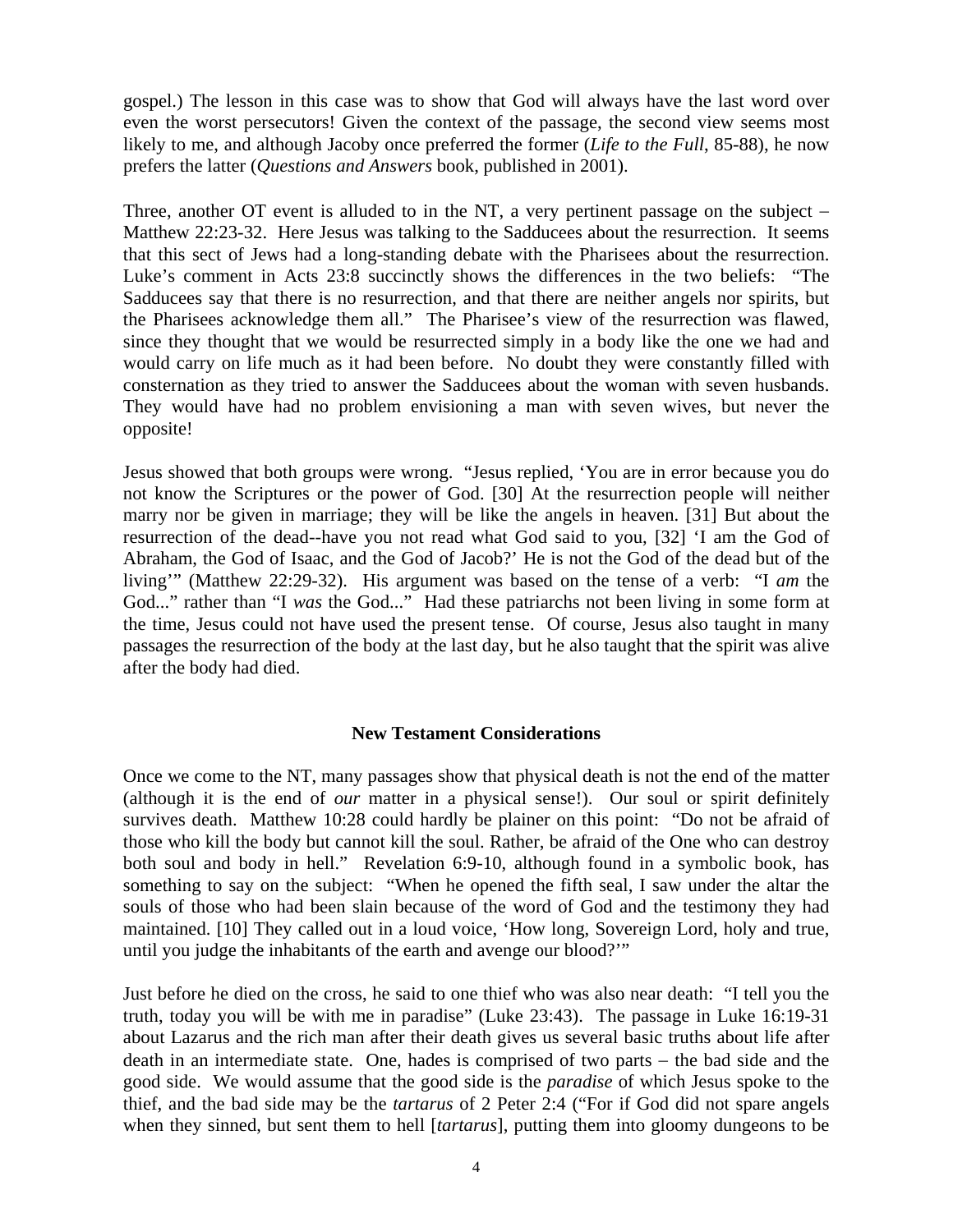held for judgment.") Two, it is a place of conscious existence. Three, once you die, you cannot go from one side to the other. Four, a type of judgment at the point of is presupposed. On the latter point, Hebrews 9:27 offers further elucidation: "Just as man is destined to die once, and after that to face judgment." (It should be noted that some teach that Luke 16 is a parable. If so, it would be an unusual one, in that names are used. But even if it were, the truths taught would still be valid, for a parable takes an evident truth and gives it a further application. Jesus never used an *untruth* to teach a *truth*.)

As Jesus was dying, he said: "Father, into your hands I commit my spirit" (Luke 23:46). Similarly, it is said of Stephen: "While they were stoning him, Stephen prayed, 'Lord Jesus, receive my spirit'" (Acts 7:59). The JW's contend that the spirit of man is simply his breath, signifying his life, but the NT definitely counters this doctrine. The spirit has the characteristic of being able to choose. "Watch and pray so that you will not fall into temptation. The spirit is willing, but the body is weak" (Matthew 26:41). The Holy Spirit can testify with our spirit: "The Spirit himself testifies with our spirit that we are God's children" (Romans 8:16). And, our spirit can know things: "For who among men knows the thoughts of a man except the man's spirit within him? In the same way no one knows the thoughts of God except the Spirit of God" (1 Corinthians 2:11). Therefore, when men die, their spirits return to God, the Father of their spirits.

Acts 9:36-42 contains the story of the widow Dorcas, who was raised from the dead by Peter. In verse 37, we read: "About that time she became sick and died, and her body was washed and placed in an upstairs room." Then in verse 39, we find: "Peter went with them, and when he arrived he was taken upstairs to the room. All the widows stood around him, crying and showing him the robes and other clothing that Dorcas had made while she was still with them." Notice the last phrase. Even though Dorcas' body was right there in their midst, her friends were talking about the time when "she was still with them." In other words, her body was present but *she* was not, obviously a reference to the real her – the spirit.

Paul not only had much to say on our subject as he penned his epistles, but he recounted a personal experience that sheds further light.

 I know a man in Christ who fourteen years ago was caught up to the third heaven. Whether it was in the body or out of the body I do not know--God knows. [3] And I know that this man- whether in the body or apart from the body I do not know, but God knows-- [4] was caught up to paradise. He heard inexpressible things, things that man is not permitted to tell (2 Corinthians 12:2-4).

Paul was not sure whether he was in the body or out of it when this event occurred. Therefore, it could have been either. All he knew for sure is that he had seen and heard things that were not of this world. The third heaven in Jewish thinking was the realm of God's presence. The first heaven was where the birds flew, earth's atmosphere, and the second heaven was the abode of the stars. Hence, Paul may be saying that he was caught up to (as far as − *heos*) the third heaven, but then into (*eis*) paradise. This would mean that paradise is different than heaven, although certainly related and a wonderful place to be.

Consider next the Hebrew writer's comments about the spirits of men: "But you have come to Mount Zion, to the heavenly Jerusalem, the city of the living God. You have come to thousands upon thousands of angels in joyful assembly, to the church of the firstborn, whose names are written in heaven. You have come to God, the judge of all men, to the spirits of righteous men made perfect" (Hebrews 12:22-23). It seems clear that the reference here is to